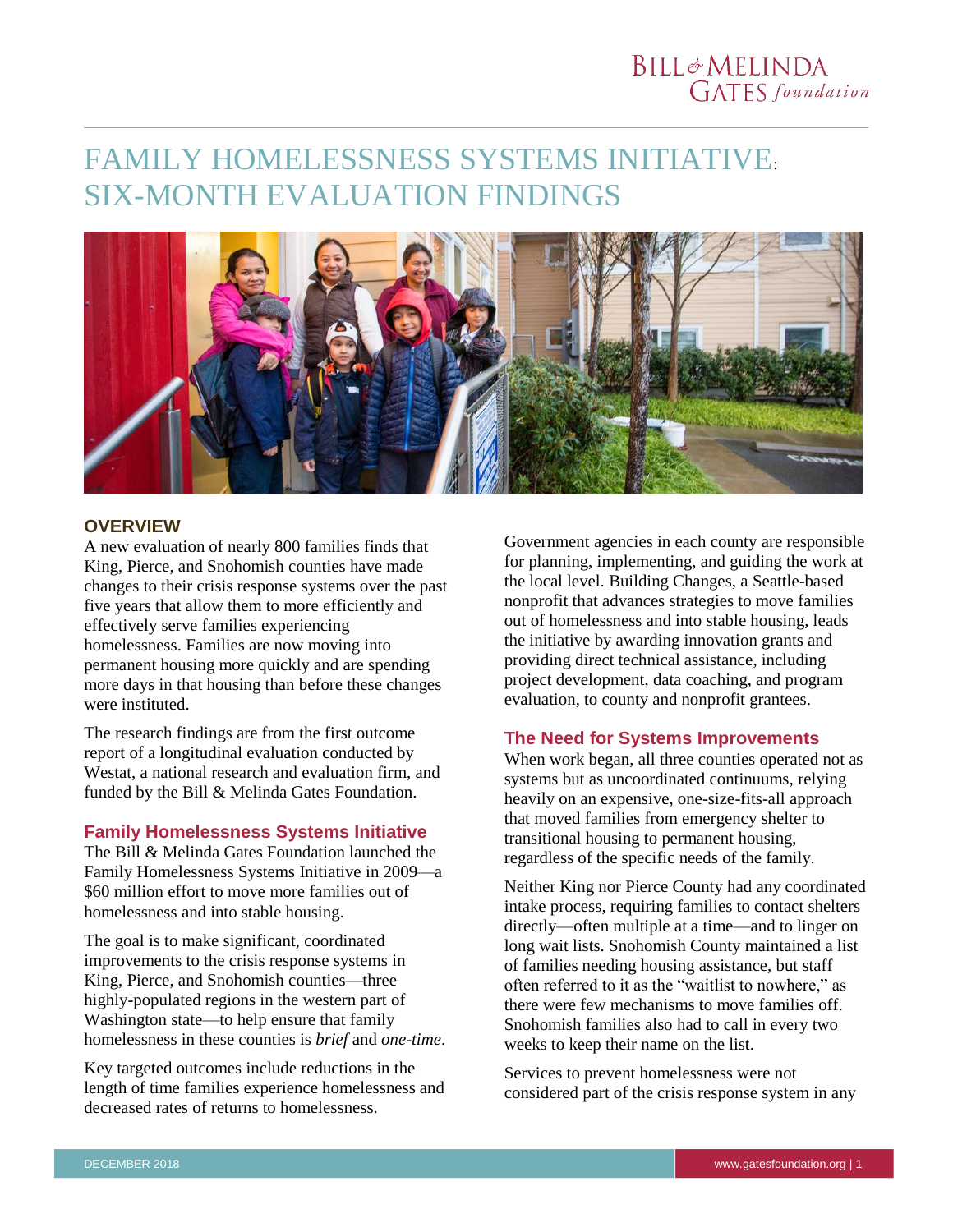of the three counties and those prevention services that were available were not coordinated with shelters or other housing assistance.

Additionally, the transitional housing programs that counties administered frequently required families to receive costly services in the belief that families needed to become "housing ready" before moving to market-rate housing.

# **CHANGING LANDSCAPE OF WASHINGTON STATE**

Since the launch of this work, the Puget Sound region has experienced massive economic growth. By some measures, the region is thriving, but with this growth came rising rent and housing costs, and far too many residents are struggling to make ends meet. While unemployment is low, homelessness is increasing and is more visible than ever.

Fair market rents set by the United States Department of Housing and Urban Development (HUD)—an indicator of the cost of the housing market and overall economic wealth of an area stayed relatively steady in King, Pierce, and Snohomish counties between 2010 and 2014 at about \$920 for a two-bedroom apartment in Pierce county (rising 2.3% over the four years) and between 1,000-\$1,200 for King and Snohomish counties (rising 6.3%). But rents spiked between 2014 and 2016 (the time of this study) to nearly \$1,200 in Pierce county (rising 12.7% over the two years) and \$1,600 in 2016 in King and Snohomish counties (rising 35.6%). These figures only continued to rise into 2019.

# **THE PLAN**

Three research-based principles inform the counties' efforts to improve their homelessness crisis response systems:

• **Efforts to prevent families from entering the costly homeless system are emphasized.** This often comes in the form of the flexible combination of short-term services and one-time financial assistance to cover expenses such as initial month's rent or security deposit.

- **Coordinated entry** allows families to access housing and support services more easily. Providing one point of access for families in need limits the burden of searching for services and housing support and allows for greater coordination of resources.
- **Rapid re-housing** places families in permanent housing as soon as possible—reducing the length of time in, and higher costs of, emergency shelter and transitional housing. This approach focuses on getting people into housing first and then building on that stability to address other challenges such as unemployment.

#### **MEASURING PROGRESS: FAMILY IMPACT AT SIX MONTHS**

The goal of the Westat evaluation is to examine the impact of county system changes on families over the lifetime of the initiative. To do so, Westat is following a cohort of 392 families over the course of 18 months before these changes were implemented, and another cohort of 370 families over 18 months after the counties improved their systems. The data from this report compares the experiences of these two cohorts during the first six months of receiving housing and homelessness services.

Specifically, the research team set out to answer these questions:

- 1. What impact did these changes have on families?
- 2. Which systems changes had the most significant impact on families?

### **Key Findings: Family Impact**

At six months, Westat's findings show that system changes affected the nature of housing assistance received and access to housing for families. Families are experiencing greater and quicker access to permanent housing and more days in that housing, despite a tightening housing market.

- As the chart on Page 3 shows, families in the second cohort (after systems changes were implemented) are twice as likely to be in their own home six months after receiving initial housing assistance than families in the first cohort (before systems changes were implemented).
- These families also spent fewer nights homeless in the six months following their initial intake and assessment than the earlier cohort of families.